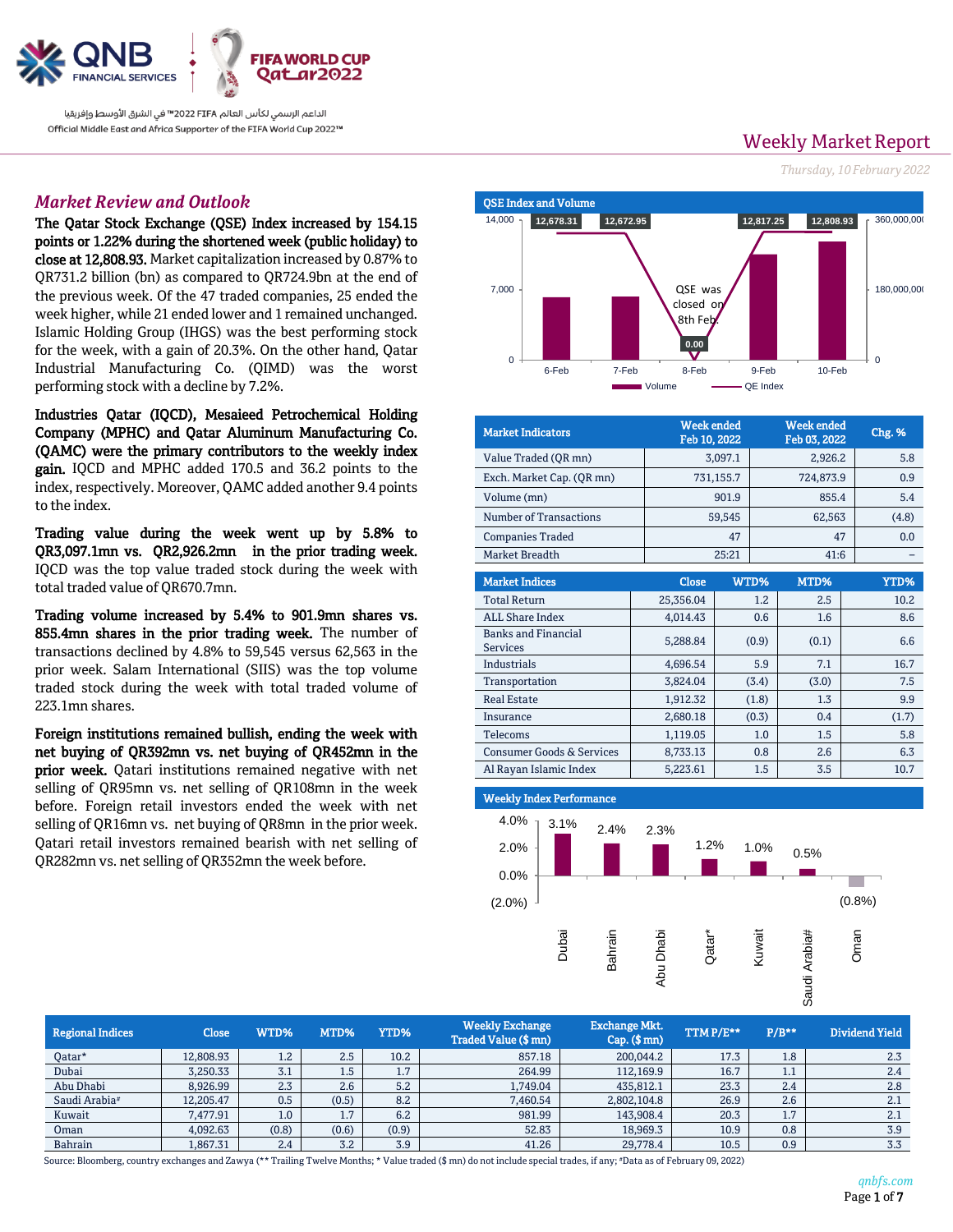## Economic, Market & Company News

- Qatar's budget seen likely to record QR16bn-plus surplus this year – Qatar's budget for this fiscal is expected to record a surplus of around QR16.5bn (2.3% of GDP), even assuming higher than budgeted expenditure, according to regional banking group Emirates NBD. This, the bank said, is because of its "more optimistic" oil price forecast of \$68/barrel for 2022. According to Emirates NBD, Qatar's revenues are expected to reach to QR196bn, a 22.4% rise compared to last year's budget estimates. The budget for 2022 has assumed oil prices to \$55 per barrel. Expenditures are estimated to reach QR204.3bn, 4.9% higher than 2021. QR17.8bn have been allocated to the education sector, or 8.7% of total expenditures, and QR20bn have been allocated to the health sector, representing 9.8% of total expenditures. The estimated budget deficit for the 2022 fiscal year is QR8.3bn. The Ministry of Finance noted the deficit will be addressed through current monetary balances and the issuance of local and foreign debt instruments if needed. Qatar's economy grew 2.6% year-on-year (y-o-y) in the third quarter (Q3) of 2021, driven mainly by the non-hydrocarbon sector according to official estimates. (Gulf-Times.com)
- DHBK reports net loss of QR188mn in 4Q2021 Doha Bank (DHBK) reported net loss of QR188mn in 4Q2021 as compared to net loss of QR68.5mn in 4Q2020 and net profit of QR277.5mn in 3Q2021, (below our estimate of QR140.7mn). EPS amounted to QR0.16 in FY2021 as compared to QR0.16 in FY2020. Doha Bank Chairman Sheikh Fahad bin Mohammad bin Jabor Al Thani announced that the net profit of the bank for the year 2021 is QR704 million after taking additional extraordinary provisions during this year for more cautions. At the same meeting, the BOD decided to present a recommendation to the general assembly to distribute cash dividends of QR0.075 per share to shareholders. Sheikh Fahad stated that the bank's net interest income significantly grew by 11.4 percent as compared to last year to reach QR2.6 billion. The net operating income stood at QR3.1 billion registering a growth of 5.8 percent compared to last year. Total assets amounted to QR 101.1 billion as at December 31, 2021. Net loans and advances reached QR62.7 billion and the investment portfolio amounted to QR25.1 billion. Customer deposits stood at QR50.4 billion as of December 31, 2021. He also declared that the total shareholder's equity by end of 2021 reached QR14.3 billion, while the earnings per share was QR 0.16 and the return on average shareholders' equity was 5.2 percent and the return on average assets was 0.69 percent. Sheikh Fahad added that the audited financial statements, declared net profit, distribution of cash dividends to shareholders that is equivalent to 7.5 percent of the paid-up capital are subject to the approval of the concerned regulatory authorities and the General Assembly of the shareholders. He said that the board of directors and the executive management will work together to achieve the objectives that are outlined in the bank's strategy for the coming five years. During the meeting, the board approved the draft of the audited financial statements for the year 2021and the agenda of the Ordinary and Extra-Ordinary General Assembly Meeting of the shareholders. The board decided to call the Ordinary and Extra-Ordinary General Assembly of the Shareholders for a meeting on March 14, 2022, and in the event, the quorum is not met, a second

meeting will be held on March 23, 2022. (QSE, QNBFS Research, Qatar Tribune)

- IQCD's bottom line rises 260.5% YoY and 16.7% QoQ in 4Q2021, below our estimate – Industries Qatar's (IQCD) net profit rose 260.5% YoY (+16.7% QoQ) to QR2450.7mn in 4Q2021, below our estimate of QR2,937.8mn (variation of -16.6%). The company's revenue came in at QR4,722.8mn in 4Q2021, which represents an increase of 126.3% YoY (+39.2% QoQ). EPS amounted to QR1.34 in FY2021 as compared to QR0.30 in FY2020. The board has recommended a cash dividend of QR1 per share, equating to 100% of the nominal share value. "2021 was an exceptional year where the group has strongly risen from last year's challenges. During this year, we captured the benefits of a solid commodity price environment, underpinned by renewed product demand," said IQCD chairman HE Saad bin Sherida al-Kaabi. Driven by impressive operating cash flows, Ebitda (earnings before interest, taxes, depreciation and amortization) increased by 152% and reached QR10.2bn. Highlighting that blended product prices surged significantly by 58% y-o-y; IQCD said the growth in product prices translated into an increase of QR8.5bn in group's net earnings. This price increase was linked to elevated market prices across all the segments, with fertilizer segment reporting a contribution of QR5.3bn, petrochemicals (QR2.3bn) and steel segment (QR0.9bn). The group's operating expenses increased by 25%, attributed to higher variable cost on account of increased sales volumes and raw material cost inflation. On the other hand, the group continues to benefit from the cost optimization initiatives implemented in the second half of 2020. IQCD's financial position continues to remain robust, with cash and bank balances at QR16bn in 2021, after accounting for a dividend payout of QR2bn for 2020. Currently, the group has no long-term debt obligations. Its reported total assets and total equity reached QR42.3bn and QR39.5bn, respectively, as on December 31, 2021. The petrochemicals segment's net profit more than doubled y-o-y to QR2.5bn in 2021, primarily linked to improved product prices owing to better macroeconomic dynamics and supply bottlenecks. (QSE, QNBFS Research, Company Releases, Gulf-Times.com)
- QGTS posts 34.4% YoY increase but 4.7% QoQ decline in net profit in 4Q2021, in-line with our estimate – Qatar Gas Transport Company Limited's (QGTS) net profit rose 34.4% YoY (but declined 4.7% on QoQ basis) to QR350.5mn in 4Q2021, inline with our estimate of QR344.4mn (variation of +1.8%). EPS amounted to QR0.24 in FY2021 as compared to QR0.21 in FY2020. QGTS reported a consolidated net profit of QR1,354mn in 2021, an increase of 16.7%, as compared to QR 1,160mn for the same period in 2020. For this period, the Board recommends a cash dividend at QR0.12 per share. During 2021, the COVID-19 global pandemic continued to create very challenging and volatile conditions across the global shipping as well as maritime industry. With solid business continuity and longterm strategies in place, QGTS remained steadfast in steering forward its vision and delivered excellence on both operational and financial fronts. QGTS' resilient business model has allowed the company to generate sustainable returns for its long-term shareholders. (QSE, QNBFS Research, Company press release)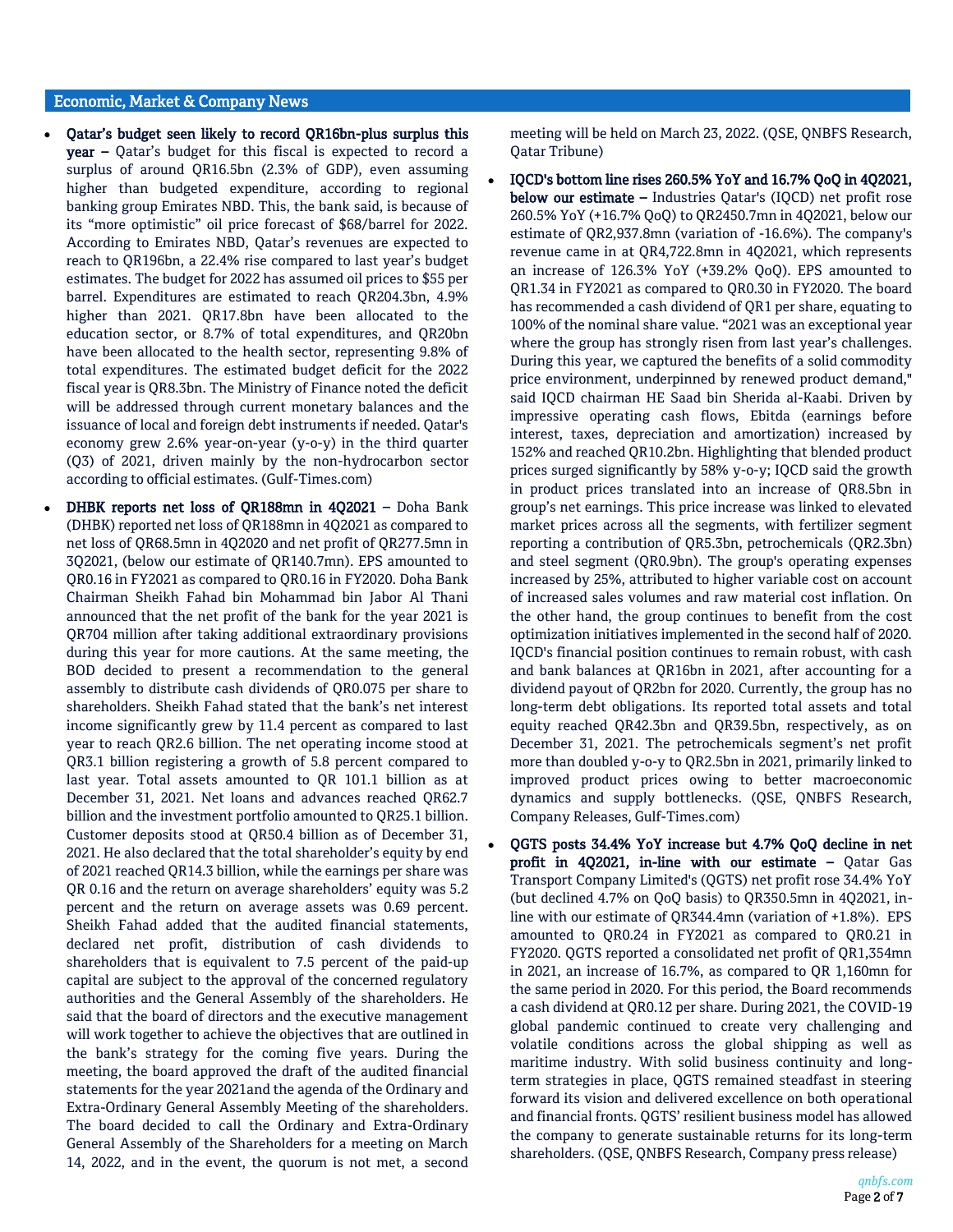- QNNS' bottom line declines 67.7% QoQ in 4Q2021, below our estimate - Qatar Navigation (QNNS) reported net profit of QR69.9mn in 4Q2021 as compared to net loss of QR324.6mn in 4Q2020 and net profit of QR216.5mn in 3Q2021, below our estimate of QR223.2mn. Reported earnings before impairments came in 8% below our estimates. The company's operating revenue came in at QR749.1mn in 4Q2021, which represents an increase of 37.3% YoY (+13.3% QoQ). Qatar Navigation which also goes by name 'Milaha' said it recorded a net profit of QR724mn for 2021 on operating revenue of QR2.78 billion. This is a huge jump from QR59 million recorded in net profit in 2020 on revenues of QR2.27 billion. Operating profit before impairments for 2021 stood at QR253 million, against QR279 million for the same period in 2020. This translates to earnings per share of QR0.64 for 2021 as against QR0.05 for 2020. Milaha Maritime and Logistics' net profit increased by QR121 million, when compared with the same period in 2020. Strong container shipping rates coupled with network optimization measures improved profitability. Milaha Gas and Petrochem's net profit increased by QR72 million compared with the same period in 2020 driven mainly by higher results from our joint venture and associate companies. Milaha Offshore's bottom line increased by QR 438 million compared with the same period in 2020. The improvement was mainly attributable to a decrease in vessel impairments. Milaha Capital's net profit increased by QR 34 million compared with the same period in 2020. The net increase is mainly due to a reduction in impairments. Milaha Trading's bottom line decreased by QR 1 million compared with the same period in 2020. Despite increased heavy equipment and bunker sales, margin erosion brought overall performance down. Commenting on the company's financial and operational performance for the year ended December 31st, 2021, Sheikh Jassim bin Hamad bin Jassim Jaber Al Thani, Milaha's Chairman of the Board of Directors, said, "Milaha displayed strength and resilience in response to the global challenges and business disruptions faced in 2021. Our focus on our core business was demonstrated in our strong performance, on both financial and operational levels." Milaha's President and CEO Abdulrahman Essa Al Mannai said, "Despite the continued challenges and complex disruptions to the global supply chains, we were able to make significant strides, as we capitalized on the growing global demand for shipping services and strong market conditions. Our achievements are a strong testament to our dedication towards improving operational competitiveness, ensuring business continuity, and protecting our employees." The Board of Directors decided to recommend to the General Assembly to distribute a 30 percent cash dividend of the par value of a share, equivalent to QR0.30 per share, representing a payout ratio of 47 percent of 2021 net profit (QSE, QNBFS Research, Company releases, Qatar Tribune)
- QAMC's bottom line rises 279.8% YoY and 34.4% QoQ in 4Q2021 – Qatar Aluminium Manufacturing Company's (QAMC) net profit rose 279.8% YoY (+34.4% QoQ) to QR313.1mn in 4Q2021.The company's share of net results of investment in a joint venture came in at QR311.6mn in 4Q2021, which represents an increase of 274.6% YoY (+34.1% QoQ). EPS amounted to QR0.150 in FY2021 as compared to QR0.017 in FY2020. The board has recommended a total annual dividend distribution of QR446mn for the proposed year, representing a

payout ratio of 53% of current year's net earnings. A dividend of QR0.08 per share representing 8% of par value resulting in a dividend yield of 4.4% on the closing share price as on December 31, 2021. (QSE, Gulf-Times.com)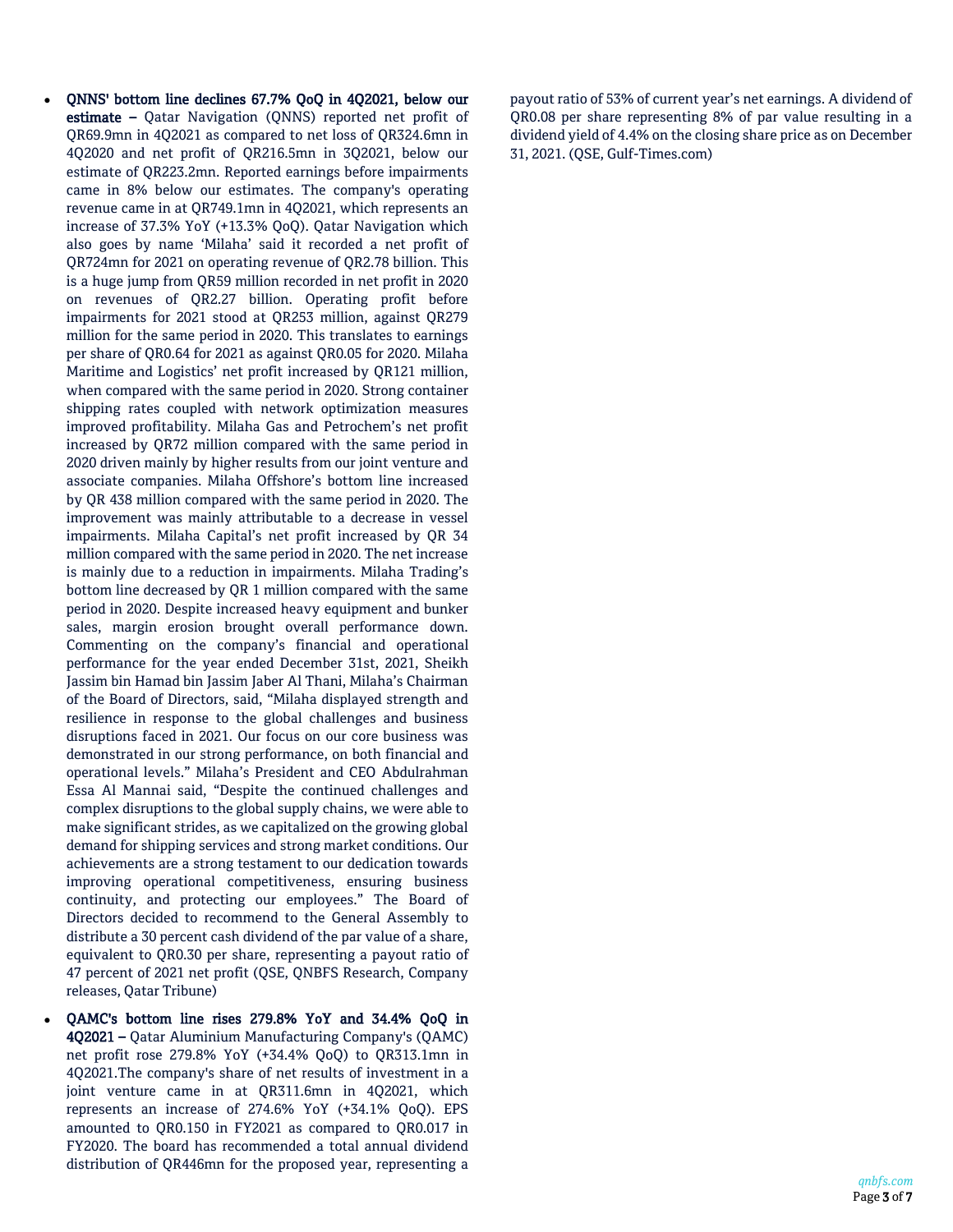# Qatar Stock Exchange

## Top Gainers



Source: Qatar Stock Exchange (QSE)



Source: Qatar Stock Exchange (QSE) Source: Qatar Stock Exchange (QSE)



Investor Trading Percentage to Total Value Traded

### Top Decliners



Source: Qatar Stock Exchange (QSE)

## Most Active Shares by Volume (Million)



#### Net Traded Value by Nationality (QR Million)



Source: Qatar Stock Exchange (QSE) Source: Qatar Stock Exchange (QSE)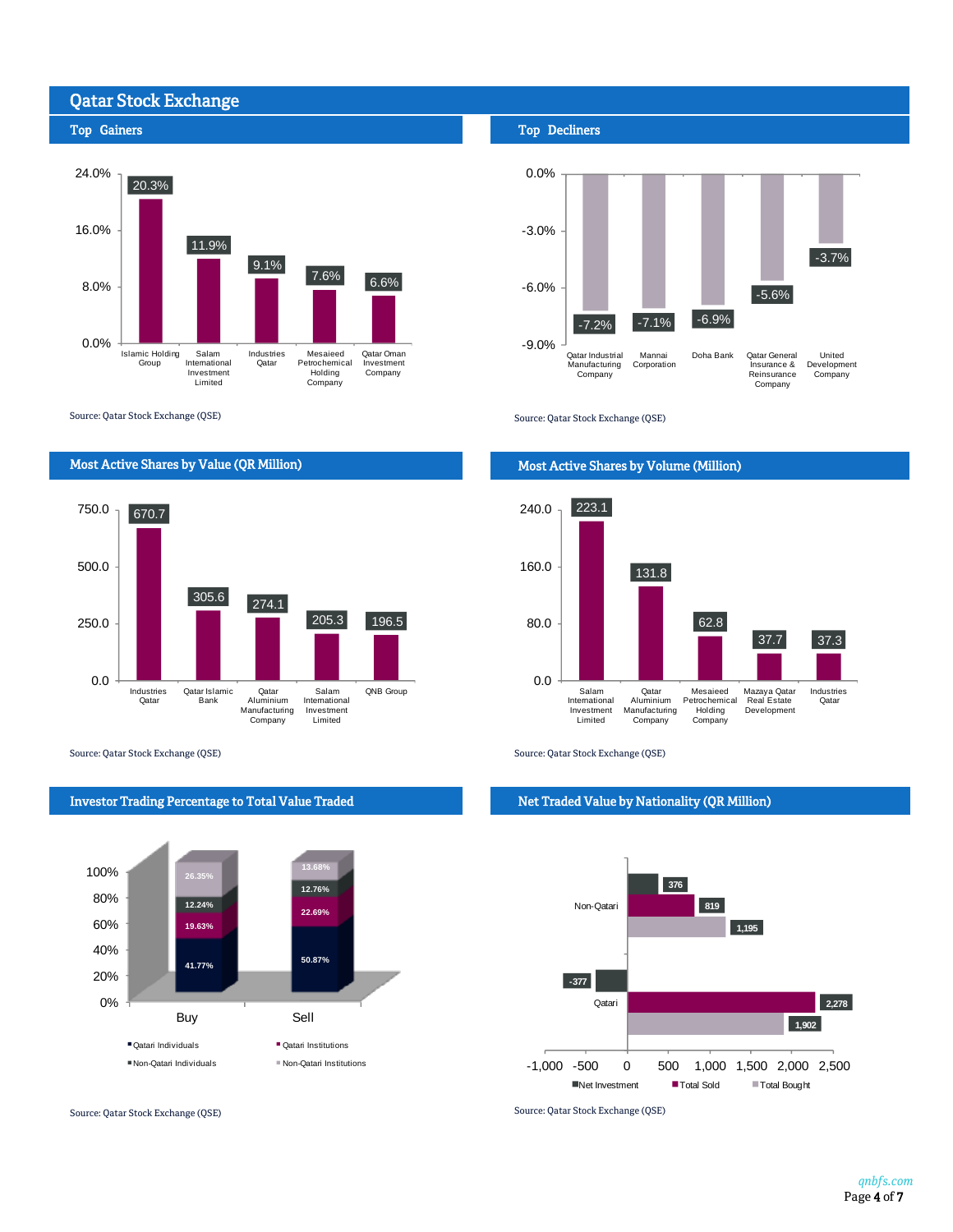# TECHNICAL ANALYSIS OF THE QSE INDEX



The QE Index stayed with momentum and closed higher by another 1.2% from the previous week. The Index printed last 12,808.93. Thesis has not changed for the Index as the trend remains up and corrections can be used for better entries into the market. The index reached our expected soft resistance at the 12,800 points, but we see it possibly moving to our expected hard resistance level at 13,000 points; we move our support level to 12,000 points.

### DEFINITIONS OF KEY TERMS USED IN TECHNICAL ANALYSIS

RSI (Relative Strength Index) indicator – RSI is a momentum oscillator that measures the speed and change of price movements. The RSI oscillates between 0 to 100. The index is deemed to be overbought once the RSI approaches the 70 level, indicating that a correction is likely. On the other hand, if the RSI approaches 30, it is an indication that the index may be getting oversold and therefore likely to bounce back.

MACD (Moving Average Convergence Divergence) indicator – The indicator consists of the MACD line and a signal line. The divergence or the convergence of the MACD line with the signal line indicates the strength in the momentum during the uptrend or downtrend, as the case may be. When the MACD crosses the signal line from below and trades above it, it gives a positive indication. The reverse is the situation for a bearish trend.

Candlestick chart – A candlestick chart is a price chart that displays the high, low, open, and close for a security. The 'body' of the chart is portion between the open and close price, while the high and low intraday movements form the 'shadow'. The candlestick may represent any time frame. We use a one-day candlestick chart (every candlestick represents one trading day) in our analysis.

Doji candlestick pattern – A Doji candlestick is formed when a security's open and close are practically equal. The pattern indicates indecisiveness, and based on preceding price actions and future confirmation, may indicate a bullish or bearish trend reversal.

Shooting Star/Inverted Hammer candlestick patterns – These candlestick patterns have a small real body (open price and close price are near to each other), and a long upper shadow (large intraday movement on the upside). The Shooting Star is a bearish reversal pattern that forms after a rally. The Inverted Hammer looks exactly like a Shooting Star, but forms after a downtrend. Inverted Hammers represent a potential bullish trend reversal.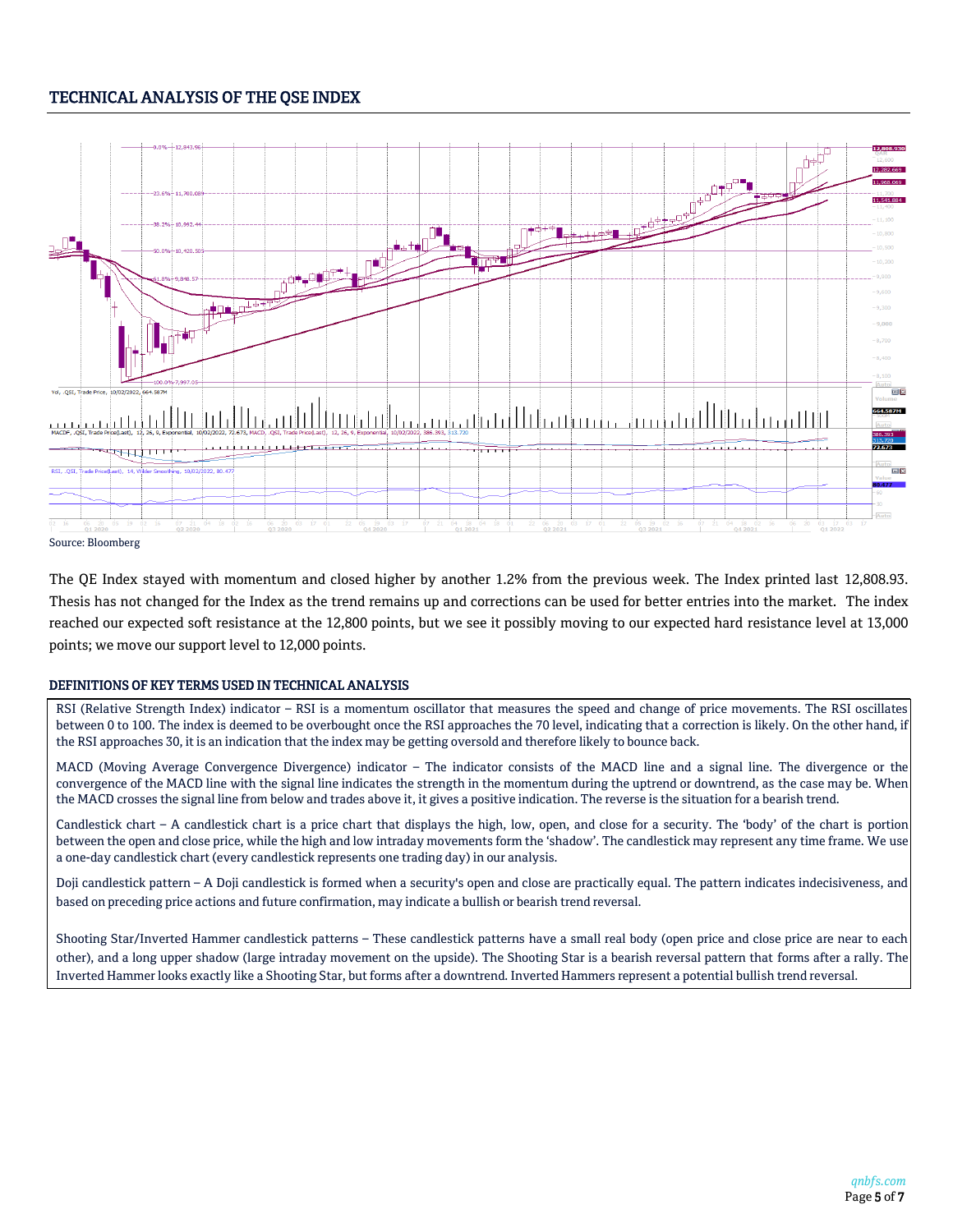| 21.55<br>199,045<br>16.3<br>2.5<br><b>Oatar National Bank</b><br>(1.15)<br>6.74<br>2.3<br>20.18<br>0.10<br>14.2<br>Qatar Islamic Bank<br>10.09<br>47,684<br>1.5<br>Commercial Bank of Qatar<br>6.93<br>(2.72)<br>2.68<br>28,047<br>13.7<br>(6.90)<br>0.8<br>2.74<br>(14.47)<br>8,486<br>11.9<br>Doha Bank<br>4.50<br>15.3<br>1.7<br>Al Ahli Bank<br>0.00<br>17.49<br>10,933<br>Qatar International Islamic Bank<br>10.29<br>0.10<br>17.3<br>2.4<br>11.73<br>15,576<br>Masraf Al Rayan<br>5.03<br>0.28<br>46,779<br>22.5<br>1.9<br>8.41<br>1.12<br>2.3<br><b>Qatar First Bank</b><br>1.81<br>1.06<br>1,266<br>10.7<br>2.70<br>0.7<br>0.91<br>(2.77)<br>452<br>N/A<br>National Leasing<br>1.42<br>4.03<br>404<br>26.1<br>1.8<br><b>Dlala Holding</b><br>15.07<br>0.87<br>6.62<br>6.88<br>274<br>48.5<br>0.9<br>Qatar & Oman Investment<br><b>Islamic Holding Group</b><br>4.85<br>20.35<br>22.94<br>275<br>45.0<br>1.9<br>359,222<br><b>Banking and Financial Services</b><br>16.93<br>(1.57)<br>1.38<br>22.8<br>3.0<br>Zad Holding<br>4,414<br>Qatar German Co. for Medical Devices<br>2.70<br>1.47<br>(15.09)<br>312<br>102.3<br>9.4<br>Salam International Investment<br>0.95<br>11.88<br>16.12<br>1,087<br>N/A<br>0.7<br>1.50<br>1.3<br>3.5<br>(0.47)<br>3.67<br>2,848<br>N/A<br>Baladna<br><b>Medicare Group</b><br>(1.71)<br>8.49<br>(0.13)<br>26.5<br>2.4<br>21.2<br>2,389<br>1.7<br>Qatar Cinema & Film Distribution<br>3.74<br>1.77<br>5.44<br>235<br>76.5<br>2.7<br>1.28<br>2.2<br>19.75<br>8.04<br>19,637<br>20.3<br>2.3<br><b>Oatar Fuel</b><br><b>Qatar Meat and Livestock</b><br>3.50<br>(2.29)<br>(2.75)<br>2.9<br>629<br>N/A<br>2.0<br>8.08<br>(7.07)<br>9.2<br>1.7<br>0.1<br>Mannai Corp.<br>70.18<br>3,686<br>Al Meera Consumer Goods<br>20.30<br>2.78<br>3.57<br>4,060<br>22.5<br>2.7<br>4.4<br><b>Consumer Goods and Services</b><br>39,296<br>3.19<br>(7.18)<br>3.94<br>11.0<br>0.9<br>Qatar Industrial Manufacturing<br>1,516<br>3.1<br>3.1<br>(1.54)<br>25.49<br>18.5<br><b>Qatar National Cement</b><br>6.40<br>4,183<br>1.4<br>18.30<br>9.12<br>13.7<br>2.8<br>1.8<br><b>Industries Qatar</b><br>18.14<br>110,715<br>2.29<br>Qatari Investors Group<br>0.44<br>20.7<br>1.0<br>2.6<br>3.15<br>2,847<br>18.00<br>(0.28)<br>1.7<br>3.5<br>Qatar Electricity and Water<br>8.43<br>19,800<br>15.1<br>1.09<br>(0.91)<br>0.9<br>Aamal<br>0.55<br>28.6<br>6,867<br>1.73<br><b>Gulf International Services</b><br>(1.82)<br>0.76<br>3,213<br>N/A<br>1.0<br>2.73<br>7.57<br>Mesaieed Petrochemical Holding<br>30.48<br>34,260<br>20.9<br>2.1<br>3.23<br>1.3<br><b>Invesment Holding Group</b><br>1.31<br>54.7<br>N/A<br>6.59<br>1,087<br><b>Qatar Aluminum Manufacturing</b><br>2.10<br>3.81<br>16.60<br>14.1<br>1.8<br>11,718<br>Industrials<br>196,207<br>2.62<br>0.11<br>(4.76)<br>8,554<br>16.1<br>1.0<br>N/A<br>Qatar Insurance<br>5.20<br>0.93<br>3.1<br>N/A<br>QLM Life & Medical Insurance<br>2.93<br>1,819<br>N/A<br>Doha Insurance<br>1.92<br>2.30<br>(0.21)<br>958<br>13.6<br>0.8<br>5.2<br>Qatar General Insurance & Reinsurance<br>2.02<br>(5.61)<br>1,768<br>13.7<br>0.3<br>N/A<br>1.00<br>3.83<br>Al Khaleej Takaful Insurance<br>(1.03)<br>6.47<br>978<br>20.1<br>1.9<br>8.55<br>$3.2\,$<br>Qatar Islamic Insurance<br>3.01<br>1,283<br>15.8<br>6.88<br>Insurance<br>15,360 | <b>Company Name</b>       | Price<br><b>February 10</b> | % Change<br><b>WTD</b> | % Change<br><b>YTD</b> | <b>Market Cap.</b><br><b>QR Million</b> | <b>TTM</b><br>P/E | P/B | Div.<br>Yield |
|----------------------------------------------------------------------------------------------------------------------------------------------------------------------------------------------------------------------------------------------------------------------------------------------------------------------------------------------------------------------------------------------------------------------------------------------------------------------------------------------------------------------------------------------------------------------------------------------------------------------------------------------------------------------------------------------------------------------------------------------------------------------------------------------------------------------------------------------------------------------------------------------------------------------------------------------------------------------------------------------------------------------------------------------------------------------------------------------------------------------------------------------------------------------------------------------------------------------------------------------------------------------------------------------------------------------------------------------------------------------------------------------------------------------------------------------------------------------------------------------------------------------------------------------------------------------------------------------------------------------------------------------------------------------------------------------------------------------------------------------------------------------------------------------------------------------------------------------------------------------------------------------------------------------------------------------------------------------------------------------------------------------------------------------------------------------------------------------------------------------------------------------------------------------------------------------------------------------------------------------------------------------------------------------------------------------------------------------------------------------------------------------------------------------------------------------------------------------------------------------------------------------------------------------------------------------------------------------------------------------------------------------------------------------------------------------------------------------------------------------------------------------------------------------------------------------------------------------------------------------------------------------------------------------------------------------------------------------------------------------------------------------------------------------------------------------------------------------------------------------------------------------------------------------------------------------------------------------------------------------------------------------------------------------------------|---------------------------|-----------------------------|------------------------|------------------------|-----------------------------------------|-------------------|-----|---------------|
|                                                                                                                                                                                                                                                                                                                                                                                                                                                                                                                                                                                                                                                                                                                                                                                                                                                                                                                                                                                                                                                                                                                                                                                                                                                                                                                                                                                                                                                                                                                                                                                                                                                                                                                                                                                                                                                                                                                                                                                                                                                                                                                                                                                                                                                                                                                                                                                                                                                                                                                                                                                                                                                                                                                                                                                                                                                                                                                                                                                                                                                                                                                                                                                                                                                                                                          |                           |                             |                        |                        |                                         |                   |     | 2.1           |
|                                                                                                                                                                                                                                                                                                                                                                                                                                                                                                                                                                                                                                                                                                                                                                                                                                                                                                                                                                                                                                                                                                                                                                                                                                                                                                                                                                                                                                                                                                                                                                                                                                                                                                                                                                                                                                                                                                                                                                                                                                                                                                                                                                                                                                                                                                                                                                                                                                                                                                                                                                                                                                                                                                                                                                                                                                                                                                                                                                                                                                                                                                                                                                                                                                                                                                          |                           |                             |                        |                        |                                         |                   |     | 2.0           |
|                                                                                                                                                                                                                                                                                                                                                                                                                                                                                                                                                                                                                                                                                                                                                                                                                                                                                                                                                                                                                                                                                                                                                                                                                                                                                                                                                                                                                                                                                                                                                                                                                                                                                                                                                                                                                                                                                                                                                                                                                                                                                                                                                                                                                                                                                                                                                                                                                                                                                                                                                                                                                                                                                                                                                                                                                                                                                                                                                                                                                                                                                                                                                                                                                                                                                                          |                           |                             |                        |                        |                                         |                   |     | 1.4           |
|                                                                                                                                                                                                                                                                                                                                                                                                                                                                                                                                                                                                                                                                                                                                                                                                                                                                                                                                                                                                                                                                                                                                                                                                                                                                                                                                                                                                                                                                                                                                                                                                                                                                                                                                                                                                                                                                                                                                                                                                                                                                                                                                                                                                                                                                                                                                                                                                                                                                                                                                                                                                                                                                                                                                                                                                                                                                                                                                                                                                                                                                                                                                                                                                                                                                                                          |                           |                             |                        |                        |                                         |                   |     | 2.7           |
|                                                                                                                                                                                                                                                                                                                                                                                                                                                                                                                                                                                                                                                                                                                                                                                                                                                                                                                                                                                                                                                                                                                                                                                                                                                                                                                                                                                                                                                                                                                                                                                                                                                                                                                                                                                                                                                                                                                                                                                                                                                                                                                                                                                                                                                                                                                                                                                                                                                                                                                                                                                                                                                                                                                                                                                                                                                                                                                                                                                                                                                                                                                                                                                                                                                                                                          |                           |                             |                        |                        |                                         |                   |     | 3.3           |
|                                                                                                                                                                                                                                                                                                                                                                                                                                                                                                                                                                                                                                                                                                                                                                                                                                                                                                                                                                                                                                                                                                                                                                                                                                                                                                                                                                                                                                                                                                                                                                                                                                                                                                                                                                                                                                                                                                                                                                                                                                                                                                                                                                                                                                                                                                                                                                                                                                                                                                                                                                                                                                                                                                                                                                                                                                                                                                                                                                                                                                                                                                                                                                                                                                                                                                          |                           |                             |                        |                        |                                         |                   |     | 3.2           |
|                                                                                                                                                                                                                                                                                                                                                                                                                                                                                                                                                                                                                                                                                                                                                                                                                                                                                                                                                                                                                                                                                                                                                                                                                                                                                                                                                                                                                                                                                                                                                                                                                                                                                                                                                                                                                                                                                                                                                                                                                                                                                                                                                                                                                                                                                                                                                                                                                                                                                                                                                                                                                                                                                                                                                                                                                                                                                                                                                                                                                                                                                                                                                                                                                                                                                                          |                           |                             |                        |                        |                                         |                   |     | 3.4           |
|                                                                                                                                                                                                                                                                                                                                                                                                                                                                                                                                                                                                                                                                                                                                                                                                                                                                                                                                                                                                                                                                                                                                                                                                                                                                                                                                                                                                                                                                                                                                                                                                                                                                                                                                                                                                                                                                                                                                                                                                                                                                                                                                                                                                                                                                                                                                                                                                                                                                                                                                                                                                                                                                                                                                                                                                                                                                                                                                                                                                                                                                                                                                                                                                                                                                                                          |                           |                             |                        |                        |                                         |                   |     | N/A           |
|                                                                                                                                                                                                                                                                                                                                                                                                                                                                                                                                                                                                                                                                                                                                                                                                                                                                                                                                                                                                                                                                                                                                                                                                                                                                                                                                                                                                                                                                                                                                                                                                                                                                                                                                                                                                                                                                                                                                                                                                                                                                                                                                                                                                                                                                                                                                                                                                                                                                                                                                                                                                                                                                                                                                                                                                                                                                                                                                                                                                                                                                                                                                                                                                                                                                                                          |                           |                             |                        |                        |                                         |                   |     | 2.7           |
|                                                                                                                                                                                                                                                                                                                                                                                                                                                                                                                                                                                                                                                                                                                                                                                                                                                                                                                                                                                                                                                                                                                                                                                                                                                                                                                                                                                                                                                                                                                                                                                                                                                                                                                                                                                                                                                                                                                                                                                                                                                                                                                                                                                                                                                                                                                                                                                                                                                                                                                                                                                                                                                                                                                                                                                                                                                                                                                                                                                                                                                                                                                                                                                                                                                                                                          |                           |                             |                        |                        |                                         |                   |     | N/A           |
|                                                                                                                                                                                                                                                                                                                                                                                                                                                                                                                                                                                                                                                                                                                                                                                                                                                                                                                                                                                                                                                                                                                                                                                                                                                                                                                                                                                                                                                                                                                                                                                                                                                                                                                                                                                                                                                                                                                                                                                                                                                                                                                                                                                                                                                                                                                                                                                                                                                                                                                                                                                                                                                                                                                                                                                                                                                                                                                                                                                                                                                                                                                                                                                                                                                                                                          |                           |                             |                        |                        |                                         |                   |     | N/A           |
|                                                                                                                                                                                                                                                                                                                                                                                                                                                                                                                                                                                                                                                                                                                                                                                                                                                                                                                                                                                                                                                                                                                                                                                                                                                                                                                                                                                                                                                                                                                                                                                                                                                                                                                                                                                                                                                                                                                                                                                                                                                                                                                                                                                                                                                                                                                                                                                                                                                                                                                                                                                                                                                                                                                                                                                                                                                                                                                                                                                                                                                                                                                                                                                                                                                                                                          |                           |                             |                        |                        |                                         |                   |     | 1.0           |
|                                                                                                                                                                                                                                                                                                                                                                                                                                                                                                                                                                                                                                                                                                                                                                                                                                                                                                                                                                                                                                                                                                                                                                                                                                                                                                                                                                                                                                                                                                                                                                                                                                                                                                                                                                                                                                                                                                                                                                                                                                                                                                                                                                                                                                                                                                                                                                                                                                                                                                                                                                                                                                                                                                                                                                                                                                                                                                                                                                                                                                                                                                                                                                                                                                                                                                          |                           |                             |                        |                        |                                         |                   |     |               |
|                                                                                                                                                                                                                                                                                                                                                                                                                                                                                                                                                                                                                                                                                                                                                                                                                                                                                                                                                                                                                                                                                                                                                                                                                                                                                                                                                                                                                                                                                                                                                                                                                                                                                                                                                                                                                                                                                                                                                                                                                                                                                                                                                                                                                                                                                                                                                                                                                                                                                                                                                                                                                                                                                                                                                                                                                                                                                                                                                                                                                                                                                                                                                                                                                                                                                                          |                           |                             |                        |                        |                                         |                   |     | 3.8           |
|                                                                                                                                                                                                                                                                                                                                                                                                                                                                                                                                                                                                                                                                                                                                                                                                                                                                                                                                                                                                                                                                                                                                                                                                                                                                                                                                                                                                                                                                                                                                                                                                                                                                                                                                                                                                                                                                                                                                                                                                                                                                                                                                                                                                                                                                                                                                                                                                                                                                                                                                                                                                                                                                                                                                                                                                                                                                                                                                                                                                                                                                                                                                                                                                                                                                                                          |                           |                             |                        |                        |                                         |                   |     | N/A           |
|                                                                                                                                                                                                                                                                                                                                                                                                                                                                                                                                                                                                                                                                                                                                                                                                                                                                                                                                                                                                                                                                                                                                                                                                                                                                                                                                                                                                                                                                                                                                                                                                                                                                                                                                                                                                                                                                                                                                                                                                                                                                                                                                                                                                                                                                                                                                                                                                                                                                                                                                                                                                                                                                                                                                                                                                                                                                                                                                                                                                                                                                                                                                                                                                                                                                                                          |                           |                             |                        |                        |                                         |                   |     | N/A           |
|                                                                                                                                                                                                                                                                                                                                                                                                                                                                                                                                                                                                                                                                                                                                                                                                                                                                                                                                                                                                                                                                                                                                                                                                                                                                                                                                                                                                                                                                                                                                                                                                                                                                                                                                                                                                                                                                                                                                                                                                                                                                                                                                                                                                                                                                                                                                                                                                                                                                                                                                                                                                                                                                                                                                                                                                                                                                                                                                                                                                                                                                                                                                                                                                                                                                                                          |                           |                             |                        |                        |                                         |                   |     |               |
|                                                                                                                                                                                                                                                                                                                                                                                                                                                                                                                                                                                                                                                                                                                                                                                                                                                                                                                                                                                                                                                                                                                                                                                                                                                                                                                                                                                                                                                                                                                                                                                                                                                                                                                                                                                                                                                                                                                                                                                                                                                                                                                                                                                                                                                                                                                                                                                                                                                                                                                                                                                                                                                                                                                                                                                                                                                                                                                                                                                                                                                                                                                                                                                                                                                                                                          |                           |                             |                        |                        |                                         |                   |     |               |
|                                                                                                                                                                                                                                                                                                                                                                                                                                                                                                                                                                                                                                                                                                                                                                                                                                                                                                                                                                                                                                                                                                                                                                                                                                                                                                                                                                                                                                                                                                                                                                                                                                                                                                                                                                                                                                                                                                                                                                                                                                                                                                                                                                                                                                                                                                                                                                                                                                                                                                                                                                                                                                                                                                                                                                                                                                                                                                                                                                                                                                                                                                                                                                                                                                                                                                          |                           |                             |                        |                        |                                         |                   |     |               |
|                                                                                                                                                                                                                                                                                                                                                                                                                                                                                                                                                                                                                                                                                                                                                                                                                                                                                                                                                                                                                                                                                                                                                                                                                                                                                                                                                                                                                                                                                                                                                                                                                                                                                                                                                                                                                                                                                                                                                                                                                                                                                                                                                                                                                                                                                                                                                                                                                                                                                                                                                                                                                                                                                                                                                                                                                                                                                                                                                                                                                                                                                                                                                                                                                                                                                                          |                           |                             |                        |                        |                                         |                   |     |               |
|                                                                                                                                                                                                                                                                                                                                                                                                                                                                                                                                                                                                                                                                                                                                                                                                                                                                                                                                                                                                                                                                                                                                                                                                                                                                                                                                                                                                                                                                                                                                                                                                                                                                                                                                                                                                                                                                                                                                                                                                                                                                                                                                                                                                                                                                                                                                                                                                                                                                                                                                                                                                                                                                                                                                                                                                                                                                                                                                                                                                                                                                                                                                                                                                                                                                                                          |                           |                             |                        |                        |                                         |                   |     |               |
|                                                                                                                                                                                                                                                                                                                                                                                                                                                                                                                                                                                                                                                                                                                                                                                                                                                                                                                                                                                                                                                                                                                                                                                                                                                                                                                                                                                                                                                                                                                                                                                                                                                                                                                                                                                                                                                                                                                                                                                                                                                                                                                                                                                                                                                                                                                                                                                                                                                                                                                                                                                                                                                                                                                                                                                                                                                                                                                                                                                                                                                                                                                                                                                                                                                                                                          |                           |                             |                        |                        |                                         |                   |     |               |
|                                                                                                                                                                                                                                                                                                                                                                                                                                                                                                                                                                                                                                                                                                                                                                                                                                                                                                                                                                                                                                                                                                                                                                                                                                                                                                                                                                                                                                                                                                                                                                                                                                                                                                                                                                                                                                                                                                                                                                                                                                                                                                                                                                                                                                                                                                                                                                                                                                                                                                                                                                                                                                                                                                                                                                                                                                                                                                                                                                                                                                                                                                                                                                                                                                                                                                          |                           |                             |                        |                        |                                         |                   |     |               |
|                                                                                                                                                                                                                                                                                                                                                                                                                                                                                                                                                                                                                                                                                                                                                                                                                                                                                                                                                                                                                                                                                                                                                                                                                                                                                                                                                                                                                                                                                                                                                                                                                                                                                                                                                                                                                                                                                                                                                                                                                                                                                                                                                                                                                                                                                                                                                                                                                                                                                                                                                                                                                                                                                                                                                                                                                                                                                                                                                                                                                                                                                                                                                                                                                                                                                                          |                           |                             |                        |                        |                                         |                   |     |               |
|                                                                                                                                                                                                                                                                                                                                                                                                                                                                                                                                                                                                                                                                                                                                                                                                                                                                                                                                                                                                                                                                                                                                                                                                                                                                                                                                                                                                                                                                                                                                                                                                                                                                                                                                                                                                                                                                                                                                                                                                                                                                                                                                                                                                                                                                                                                                                                                                                                                                                                                                                                                                                                                                                                                                                                                                                                                                                                                                                                                                                                                                                                                                                                                                                                                                                                          |                           |                             |                        |                        |                                         |                   |     |               |
|                                                                                                                                                                                                                                                                                                                                                                                                                                                                                                                                                                                                                                                                                                                                                                                                                                                                                                                                                                                                                                                                                                                                                                                                                                                                                                                                                                                                                                                                                                                                                                                                                                                                                                                                                                                                                                                                                                                                                                                                                                                                                                                                                                                                                                                                                                                                                                                                                                                                                                                                                                                                                                                                                                                                                                                                                                                                                                                                                                                                                                                                                                                                                                                                                                                                                                          |                           |                             |                        |                        |                                         |                   |     |               |
|                                                                                                                                                                                                                                                                                                                                                                                                                                                                                                                                                                                                                                                                                                                                                                                                                                                                                                                                                                                                                                                                                                                                                                                                                                                                                                                                                                                                                                                                                                                                                                                                                                                                                                                                                                                                                                                                                                                                                                                                                                                                                                                                                                                                                                                                                                                                                                                                                                                                                                                                                                                                                                                                                                                                                                                                                                                                                                                                                                                                                                                                                                                                                                                                                                                                                                          |                           |                             |                        |                        |                                         |                   |     |               |
|                                                                                                                                                                                                                                                                                                                                                                                                                                                                                                                                                                                                                                                                                                                                                                                                                                                                                                                                                                                                                                                                                                                                                                                                                                                                                                                                                                                                                                                                                                                                                                                                                                                                                                                                                                                                                                                                                                                                                                                                                                                                                                                                                                                                                                                                                                                                                                                                                                                                                                                                                                                                                                                                                                                                                                                                                                                                                                                                                                                                                                                                                                                                                                                                                                                                                                          |                           |                             |                        |                        |                                         |                   |     |               |
|                                                                                                                                                                                                                                                                                                                                                                                                                                                                                                                                                                                                                                                                                                                                                                                                                                                                                                                                                                                                                                                                                                                                                                                                                                                                                                                                                                                                                                                                                                                                                                                                                                                                                                                                                                                                                                                                                                                                                                                                                                                                                                                                                                                                                                                                                                                                                                                                                                                                                                                                                                                                                                                                                                                                                                                                                                                                                                                                                                                                                                                                                                                                                                                                                                                                                                          |                           |                             |                        |                        |                                         |                   |     |               |
|                                                                                                                                                                                                                                                                                                                                                                                                                                                                                                                                                                                                                                                                                                                                                                                                                                                                                                                                                                                                                                                                                                                                                                                                                                                                                                                                                                                                                                                                                                                                                                                                                                                                                                                                                                                                                                                                                                                                                                                                                                                                                                                                                                                                                                                                                                                                                                                                                                                                                                                                                                                                                                                                                                                                                                                                                                                                                                                                                                                                                                                                                                                                                                                                                                                                                                          |                           |                             |                        |                        |                                         |                   |     | 3.7           |
|                                                                                                                                                                                                                                                                                                                                                                                                                                                                                                                                                                                                                                                                                                                                                                                                                                                                                                                                                                                                                                                                                                                                                                                                                                                                                                                                                                                                                                                                                                                                                                                                                                                                                                                                                                                                                                                                                                                                                                                                                                                                                                                                                                                                                                                                                                                                                                                                                                                                                                                                                                                                                                                                                                                                                                                                                                                                                                                                                                                                                                                                                                                                                                                                                                                                                                          |                           |                             |                        |                        |                                         |                   |     | N/A           |
|                                                                                                                                                                                                                                                                                                                                                                                                                                                                                                                                                                                                                                                                                                                                                                                                                                                                                                                                                                                                                                                                                                                                                                                                                                                                                                                                                                                                                                                                                                                                                                                                                                                                                                                                                                                                                                                                                                                                                                                                                                                                                                                                                                                                                                                                                                                                                                                                                                                                                                                                                                                                                                                                                                                                                                                                                                                                                                                                                                                                                                                                                                                                                                                                                                                                                                          |                           |                             |                        |                        |                                         |                   |     | 1.5           |
|                                                                                                                                                                                                                                                                                                                                                                                                                                                                                                                                                                                                                                                                                                                                                                                                                                                                                                                                                                                                                                                                                                                                                                                                                                                                                                                                                                                                                                                                                                                                                                                                                                                                                                                                                                                                                                                                                                                                                                                                                                                                                                                                                                                                                                                                                                                                                                                                                                                                                                                                                                                                                                                                                                                                                                                                                                                                                                                                                                                                                                                                                                                                                                                                                                                                                                          |                           |                             |                        |                        |                                         |                   |     |               |
|                                                                                                                                                                                                                                                                                                                                                                                                                                                                                                                                                                                                                                                                                                                                                                                                                                                                                                                                                                                                                                                                                                                                                                                                                                                                                                                                                                                                                                                                                                                                                                                                                                                                                                                                                                                                                                                                                                                                                                                                                                                                                                                                                                                                                                                                                                                                                                                                                                                                                                                                                                                                                                                                                                                                                                                                                                                                                                                                                                                                                                                                                                                                                                                                                                                                                                          |                           |                             |                        |                        |                                         |                   |     | 1.7           |
|                                                                                                                                                                                                                                                                                                                                                                                                                                                                                                                                                                                                                                                                                                                                                                                                                                                                                                                                                                                                                                                                                                                                                                                                                                                                                                                                                                                                                                                                                                                                                                                                                                                                                                                                                                                                                                                                                                                                                                                                                                                                                                                                                                                                                                                                                                                                                                                                                                                                                                                                                                                                                                                                                                                                                                                                                                                                                                                                                                                                                                                                                                                                                                                                                                                                                                          |                           |                             |                        |                        |                                         |                   |     |               |
|                                                                                                                                                                                                                                                                                                                                                                                                                                                                                                                                                                                                                                                                                                                                                                                                                                                                                                                                                                                                                                                                                                                                                                                                                                                                                                                                                                                                                                                                                                                                                                                                                                                                                                                                                                                                                                                                                                                                                                                                                                                                                                                                                                                                                                                                                                                                                                                                                                                                                                                                                                                                                                                                                                                                                                                                                                                                                                                                                                                                                                                                                                                                                                                                                                                                                                          |                           |                             |                        |                        |                                         |                   |     |               |
|                                                                                                                                                                                                                                                                                                                                                                                                                                                                                                                                                                                                                                                                                                                                                                                                                                                                                                                                                                                                                                                                                                                                                                                                                                                                                                                                                                                                                                                                                                                                                                                                                                                                                                                                                                                                                                                                                                                                                                                                                                                                                                                                                                                                                                                                                                                                                                                                                                                                                                                                                                                                                                                                                                                                                                                                                                                                                                                                                                                                                                                                                                                                                                                                                                                                                                          |                           |                             |                        |                        |                                         |                   |     |               |
|                                                                                                                                                                                                                                                                                                                                                                                                                                                                                                                                                                                                                                                                                                                                                                                                                                                                                                                                                                                                                                                                                                                                                                                                                                                                                                                                                                                                                                                                                                                                                                                                                                                                                                                                                                                                                                                                                                                                                                                                                                                                                                                                                                                                                                                                                                                                                                                                                                                                                                                                                                                                                                                                                                                                                                                                                                                                                                                                                                                                                                                                                                                                                                                                                                                                                                          |                           |                             |                        |                        |                                         |                   |     |               |
|                                                                                                                                                                                                                                                                                                                                                                                                                                                                                                                                                                                                                                                                                                                                                                                                                                                                                                                                                                                                                                                                                                                                                                                                                                                                                                                                                                                                                                                                                                                                                                                                                                                                                                                                                                                                                                                                                                                                                                                                                                                                                                                                                                                                                                                                                                                                                                                                                                                                                                                                                                                                                                                                                                                                                                                                                                                                                                                                                                                                                                                                                                                                                                                                                                                                                                          |                           |                             |                        |                        |                                         |                   |     |               |
|                                                                                                                                                                                                                                                                                                                                                                                                                                                                                                                                                                                                                                                                                                                                                                                                                                                                                                                                                                                                                                                                                                                                                                                                                                                                                                                                                                                                                                                                                                                                                                                                                                                                                                                                                                                                                                                                                                                                                                                                                                                                                                                                                                                                                                                                                                                                                                                                                                                                                                                                                                                                                                                                                                                                                                                                                                                                                                                                                                                                                                                                                                                                                                                                                                                                                                          |                           |                             |                        |                        |                                         |                   |     | 1.3           |
|                                                                                                                                                                                                                                                                                                                                                                                                                                                                                                                                                                                                                                                                                                                                                                                                                                                                                                                                                                                                                                                                                                                                                                                                                                                                                                                                                                                                                                                                                                                                                                                                                                                                                                                                                                                                                                                                                                                                                                                                                                                                                                                                                                                                                                                                                                                                                                                                                                                                                                                                                                                                                                                                                                                                                                                                                                                                                                                                                                                                                                                                                                                                                                                                                                                                                                          |                           |                             |                        |                        |                                         |                   |     | $3.8\,$       |
|                                                                                                                                                                                                                                                                                                                                                                                                                                                                                                                                                                                                                                                                                                                                                                                                                                                                                                                                                                                                                                                                                                                                                                                                                                                                                                                                                                                                                                                                                                                                                                                                                                                                                                                                                                                                                                                                                                                                                                                                                                                                                                                                                                                                                                                                                                                                                                                                                                                                                                                                                                                                                                                                                                                                                                                                                                                                                                                                                                                                                                                                                                                                                                                                                                                                                                          |                           |                             |                        |                        |                                         |                   |     |               |
|                                                                                                                                                                                                                                                                                                                                                                                                                                                                                                                                                                                                                                                                                                                                                                                                                                                                                                                                                                                                                                                                                                                                                                                                                                                                                                                                                                                                                                                                                                                                                                                                                                                                                                                                                                                                                                                                                                                                                                                                                                                                                                                                                                                                                                                                                                                                                                                                                                                                                                                                                                                                                                                                                                                                                                                                                                                                                                                                                                                                                                                                                                                                                                                                                                                                                                          | <b>United Development</b> | 1.68                        | (3.68)                 | 8.83                   | 5,934                                   | 16.7              | 0.5 | 3.0           |
| 3.47<br>(0.26)<br>13,503<br>0.7<br>Barwa Real Estate<br>13.40<br>11.0                                                                                                                                                                                                                                                                                                                                                                                                                                                                                                                                                                                                                                                                                                                                                                                                                                                                                                                                                                                                                                                                                                                                                                                                                                                                                                                                                                                                                                                                                                                                                                                                                                                                                                                                                                                                                                                                                                                                                                                                                                                                                                                                                                                                                                                                                                                                                                                                                                                                                                                                                                                                                                                                                                                                                                                                                                                                                                                                                                                                                                                                                                                                                                                                                                    |                           |                             |                        |                        |                                         |                   |     | 3.6           |
| (2.74)<br>97.9<br>1.2<br>Ezdan Real Estate<br>1.42<br>5.89<br>37,665                                                                                                                                                                                                                                                                                                                                                                                                                                                                                                                                                                                                                                                                                                                                                                                                                                                                                                                                                                                                                                                                                                                                                                                                                                                                                                                                                                                                                                                                                                                                                                                                                                                                                                                                                                                                                                                                                                                                                                                                                                                                                                                                                                                                                                                                                                                                                                                                                                                                                                                                                                                                                                                                                                                                                                                                                                                                                                                                                                                                                                                                                                                                                                                                                                     |                           |                             |                        |                        |                                         |                   |     | N/A           |
| Mazaya Qatar Real Estate Development<br>0.91<br>0.78<br>34.3<br>0.8<br>(1.20)<br>1,052                                                                                                                                                                                                                                                                                                                                                                                                                                                                                                                                                                                                                                                                                                                                                                                                                                                                                                                                                                                                                                                                                                                                                                                                                                                                                                                                                                                                                                                                                                                                                                                                                                                                                                                                                                                                                                                                                                                                                                                                                                                                                                                                                                                                                                                                                                                                                                                                                                                                                                                                                                                                                                                                                                                                                                                                                                                                                                                                                                                                                                                                                                                                                                                                                   |                           |                             |                        |                        |                                         |                   |     | 3.3           |
| <b>Real Estate</b><br>58,155                                                                                                                                                                                                                                                                                                                                                                                                                                                                                                                                                                                                                                                                                                                                                                                                                                                                                                                                                                                                                                                                                                                                                                                                                                                                                                                                                                                                                                                                                                                                                                                                                                                                                                                                                                                                                                                                                                                                                                                                                                                                                                                                                                                                                                                                                                                                                                                                                                                                                                                                                                                                                                                                                                                                                                                                                                                                                                                                                                                                                                                                                                                                                                                                                                                                             |                           |                             |                        |                        |                                         |                   |     |               |
| Ooredoo<br>7.39<br>1.22<br>5.26<br>23,668<br>N/A<br>1.2                                                                                                                                                                                                                                                                                                                                                                                                                                                                                                                                                                                                                                                                                                                                                                                                                                                                                                                                                                                                                                                                                                                                                                                                                                                                                                                                                                                                                                                                                                                                                                                                                                                                                                                                                                                                                                                                                                                                                                                                                                                                                                                                                                                                                                                                                                                                                                                                                                                                                                                                                                                                                                                                                                                                                                                                                                                                                                                                                                                                                                                                                                                                                                                                                                                  |                           |                             |                        |                        |                                         |                   |     | $3.4\,$       |
| 1.78<br>22.9<br>Vodafone Qatar<br>0.51<br>7.02<br>7,541<br>1.6                                                                                                                                                                                                                                                                                                                                                                                                                                                                                                                                                                                                                                                                                                                                                                                                                                                                                                                                                                                                                                                                                                                                                                                                                                                                                                                                                                                                                                                                                                                                                                                                                                                                                                                                                                                                                                                                                                                                                                                                                                                                                                                                                                                                                                                                                                                                                                                                                                                                                                                                                                                                                                                                                                                                                                                                                                                                                                                                                                                                                                                                                                                                                                                                                                           |                           |                             |                        |                        |                                         |                   |     | 2.8           |
| Telecoms<br>31,209                                                                                                                                                                                                                                                                                                                                                                                                                                                                                                                                                                                                                                                                                                                                                                                                                                                                                                                                                                                                                                                                                                                                                                                                                                                                                                                                                                                                                                                                                                                                                                                                                                                                                                                                                                                                                                                                                                                                                                                                                                                                                                                                                                                                                                                                                                                                                                                                                                                                                                                                                                                                                                                                                                                                                                                                                                                                                                                                                                                                                                                                                                                                                                                                                                                                                       |                           |                             |                        |                        |                                         |                   |     |               |
| <b>Qatar Navigation (Milaha)</b><br>8.40<br>9.98<br>0.7<br>(3.47)<br>9,544<br>13.2                                                                                                                                                                                                                                                                                                                                                                                                                                                                                                                                                                                                                                                                                                                                                                                                                                                                                                                                                                                                                                                                                                                                                                                                                                                                                                                                                                                                                                                                                                                                                                                                                                                                                                                                                                                                                                                                                                                                                                                                                                                                                                                                                                                                                                                                                                                                                                                                                                                                                                                                                                                                                                                                                                                                                                                                                                                                                                                                                                                                                                                                                                                                                                                                                       |                           |                             |                        |                        |                                         |                   |     | 3.6           |
| <b>Gulf Warehousing</b><br>4.63<br>(2.16)<br>271<br>1.3<br>1.98<br>12.1                                                                                                                                                                                                                                                                                                                                                                                                                                                                                                                                                                                                                                                                                                                                                                                                                                                                                                                                                                                                                                                                                                                                                                                                                                                                                                                                                                                                                                                                                                                                                                                                                                                                                                                                                                                                                                                                                                                                                                                                                                                                                                                                                                                                                                                                                                                                                                                                                                                                                                                                                                                                                                                                                                                                                                                                                                                                                                                                                                                                                                                                                                                                                                                                                                  |                           |                             |                        |                        |                                         |                   |     | 2.2           |
| 3.51<br>2.2<br>Qatar Gas Transport (Nakilat)<br>(3.54)<br>6.39<br>19,452<br>14.2                                                                                                                                                                                                                                                                                                                                                                                                                                                                                                                                                                                                                                                                                                                                                                                                                                                                                                                                                                                                                                                                                                                                                                                                                                                                                                                                                                                                                                                                                                                                                                                                                                                                                                                                                                                                                                                                                                                                                                                                                                                                                                                                                                                                                                                                                                                                                                                                                                                                                                                                                                                                                                                                                                                                                                                                                                                                                                                                                                                                                                                                                                                                                                                                                         |                           |                             |                        |                        |                                         |                   |     | $3.1\,$       |
| <b>Transportation</b><br>29,267                                                                                                                                                                                                                                                                                                                                                                                                                                                                                                                                                                                                                                                                                                                                                                                                                                                                                                                                                                                                                                                                                                                                                                                                                                                                                                                                                                                                                                                                                                                                                                                                                                                                                                                                                                                                                                                                                                                                                                                                                                                                                                                                                                                                                                                                                                                                                                                                                                                                                                                                                                                                                                                                                                                                                                                                                                                                                                                                                                                                                                                                                                                                                                                                                                                                          |                           |                             |                        |                        |                                         |                   |     |               |
| <b>Qatar Exchange</b><br>731,156                                                                                                                                                                                                                                                                                                                                                                                                                                                                                                                                                                                                                                                                                                                                                                                                                                                                                                                                                                                                                                                                                                                                                                                                                                                                                                                                                                                                                                                                                                                                                                                                                                                                                                                                                                                                                                                                                                                                                                                                                                                                                                                                                                                                                                                                                                                                                                                                                                                                                                                                                                                                                                                                                                                                                                                                                                                                                                                                                                                                                                                                                                                                                                                                                                                                         |                           |                             |                        |                        |                                         |                   |     |               |

Source: Bloomberg